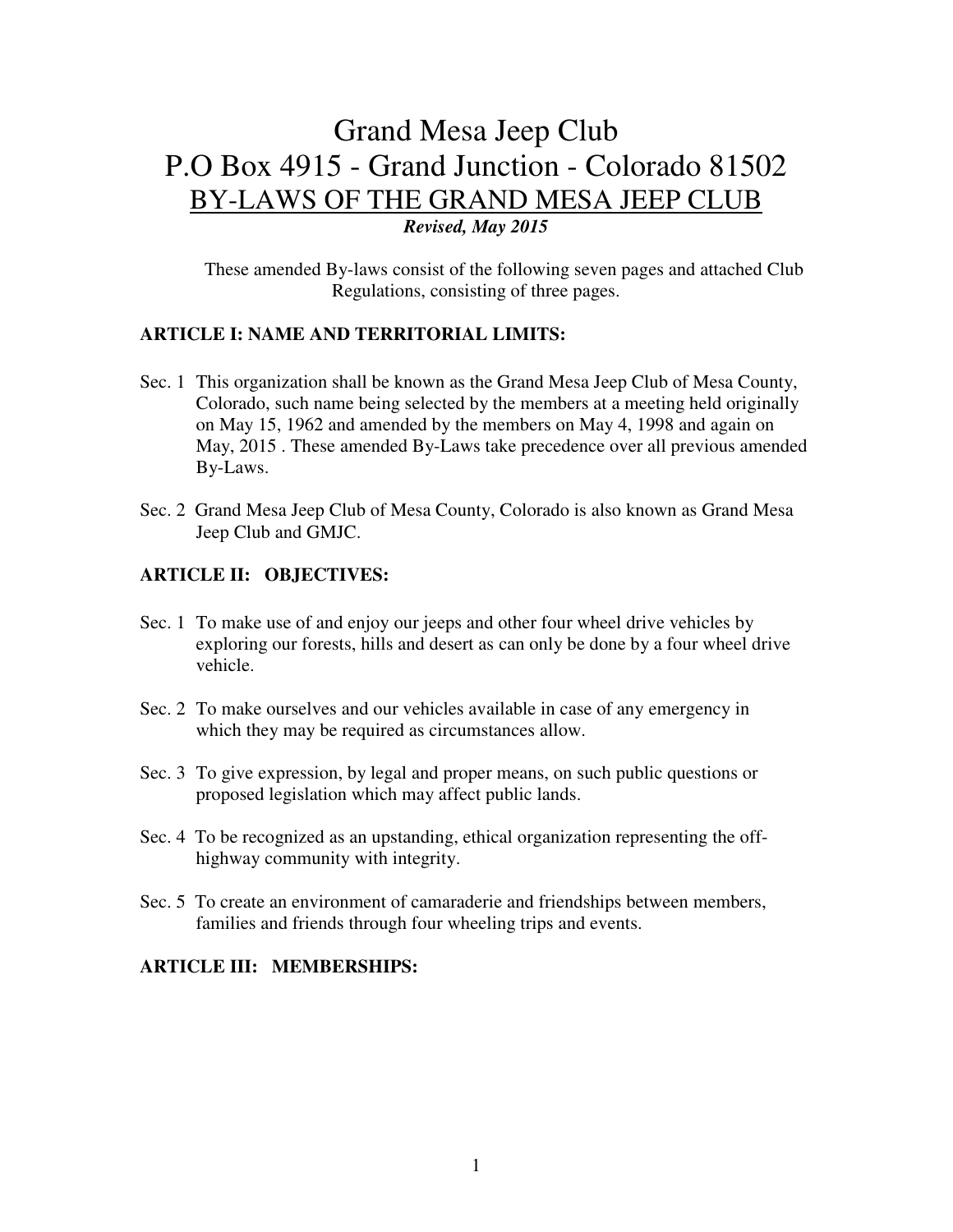#### **Sec. A GENERAL MEMBERSHIPS:**

- Sec. 1 In accepting membership in the club known as the Grand Mesa Jeep Club of Mesa County the member, hereby agrees, for himself, his heirs, executors, relatives and guests, to hold the Grand Mesa Jeep Club as well as any and all members free and harmless for or on account of any damages to person and/or property which may be claimed by any person or persons whomsoever by reason of participation in any GMJC activity.
- Sec. 2 An active membership shall consist of persons of good character and community standing.
- Sec. 3 One membership to each vehicle or vehicles, and it will include the family and guests.
- Sec. 4 A member shall have legal possession of a vehicle with both front and rear wheel drive.
- Sec. 5 A member shall be limited to those individuals and families with a 4-wheel drive vehicle. A family shall be defined as those members of the household including the spouse or partner and any children not over the age of 20.
- Sec. 6 A member shall pay a membership entry fee and any dues or assessments as set by the club, and shall be entitled to all privileges of the club.

# **Sec. B ASSOCIATE MEMBERSHIP:**

- Sec. 1 Associate Members must live outside the limits of Mesa County, and shall meet the requirements of the General Membership.
- Sec. 2 Associate members dues are equal to the General Memberships dues, minus the Colorado Association dues, have full privileges of the club, except those of voting or holding office.

#### **Sec. C HONORARY MEMBERSHIP:**

- Sec. 1 A person who has performed some distinguished service for the Club or community and who is not an associate or general member, may be elected an honorary member of the Club for a period of one year and may be re-elected from year to year, with majority approval of the Board of Directors.
- Sec. 2 An honorary member shall pay neither membership fees or dues, and shall be entitled to all privileges of the Club except those of voting or holding office.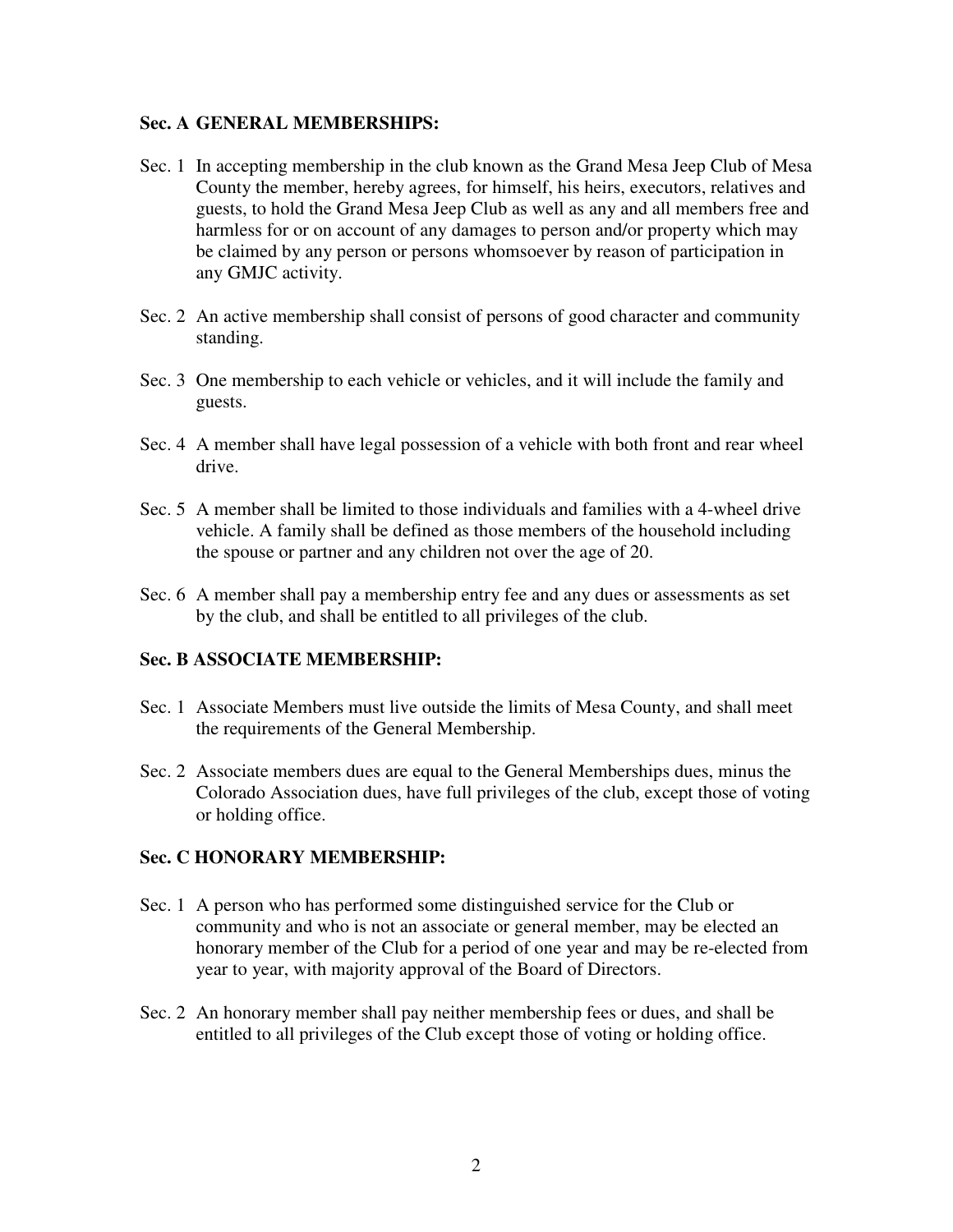#### **Sec. D LIFETIME MEMBERSHIP:**

- Sec. 1 A person who has performed some distinguished service for GMJC or the fourwheel drive community and is a member of GMJC may be awarded a Lifetime Membership after being nominated by a member of GMJC and approved by the Board of Directors.
- Sec. 2 Lifetime memberships receive full benefits as a member, including voting and holding office, but yearly dues are waived.

#### **Sec. E TEMPORARY MEMBERSHIP**

- Sec. 1 Any non-member person/family/vehicle participating in an event sponsored by GMJC must apply for Temporary Membership, agreeing and complying with all rules, regulations and BY-LAWS of GMJC including Article III, section 1, to hold harmless GMJC and it's membership.
- Sec. 2 All fees prescribed by the GMJC event must be paid in full.
- Sec. 3 A copy of GMJC BY-LAWS is available on the website, and upon request a paper or electronic version will be sent.

#### **ARTICLE IV: ADMISSION TO MEMBERSHIP AND RESIGNATION:**

- Sec. 1 Applications for membership shall be submitted in writing to any officer of GMJC
- Sec. 2 Memberships shall be approved by a three-fourths vote of the Board of Directors.
- Sec. 3 Upon acceptance to the membership, each member shall be provided a copy of of the GMJC Regulations along with other information pertinent to GMJC and 4 wheel driving. The by-laws are available to the membership on the website.
- Sec. 4 Any member may resign from the Club provided that all his indebtedness to the Club has been paid and any club owned property is returned.

#### **ARTICLE V DISCIPLINES:**

#### **Section A. DISCIPLINES:**

Sec. 1 Any general or associate member being ninety days in arrears in the payment of dues or other assessments, shall automatically stand suspended until reinstated by the Board of Directors. During this suspension period, club privileges may be limited as deemed necessary by the Board of Directors.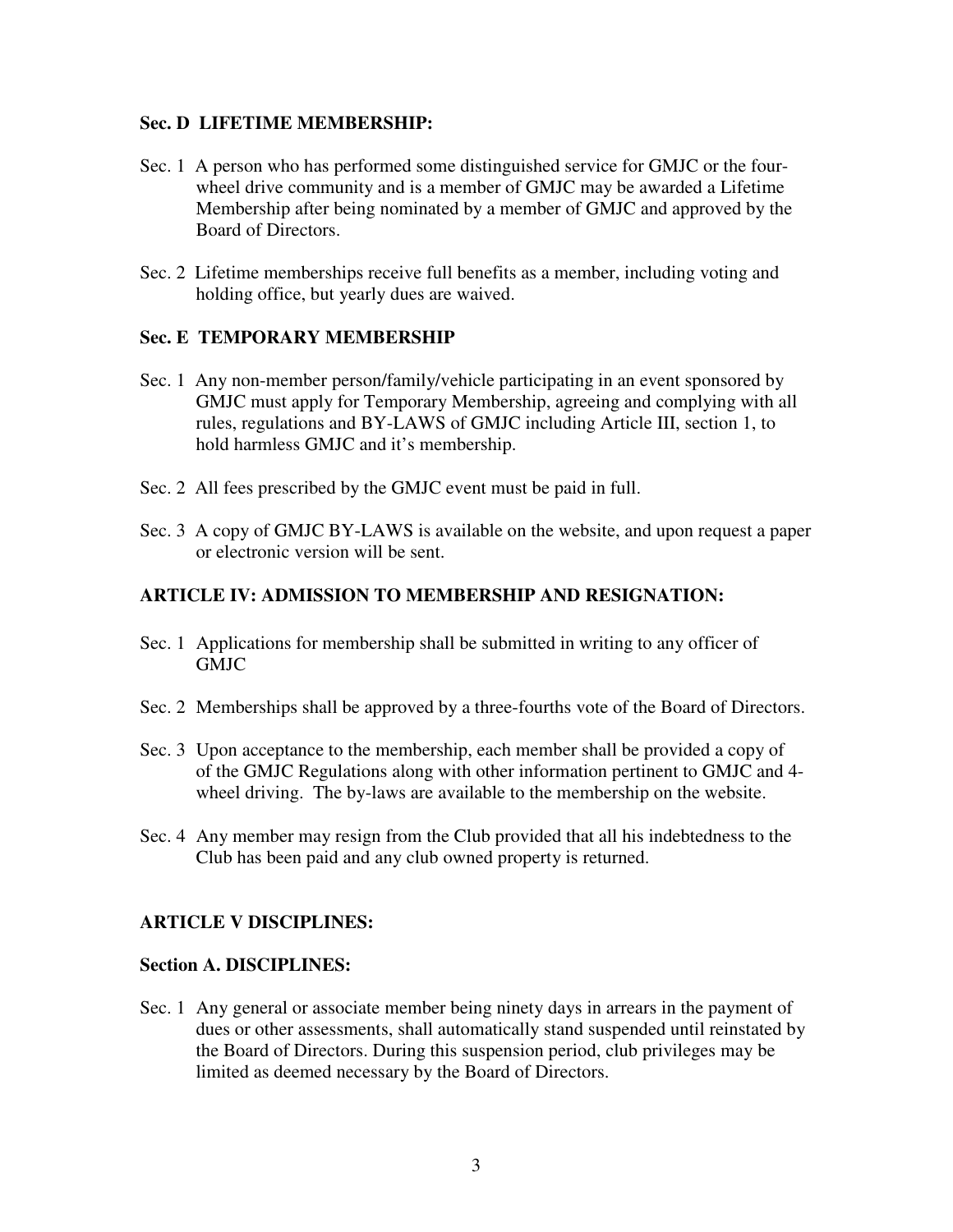- Sec. 2 All complaints may be investigated in a timely manner by a neutral person(s) appointed by the President of GMJC, the President will present such charges to the Board of Directors, pursuant to section 3 of this article.
- Sec. 3 Any member charged with conduct unbecoming a club member and against whom such charges are sustained, after due and proper hearing before the Board of Directors, pursuant to section 2, of this article, may be expelled from membership by a three-fourths vote of the entire Board of Directors.
- Sec. 4 Any person whose membership in this Club has been terminated in any manner shall forfeit any property belonging to the Club. The member further agrees to forfeit use of the GMJC name, emblem, or other insignia.

# **ARTICLE VI: DUTIES OF OFFICERS:**

- Sec. 1 The officers of the Club shall be as follows: President, Vice President, Secretary, Treasurer and four Board of Directors.
- Sec. 2 Each shall be an active member in good standing.
- Sec. 3 All officers shall enter upon their official duties upon election of officers in January of each year, and shall serve until their successors shall be duly elected and qualified.
- Sec. 4 The duties of the officers shall be as follows:
	- A. The President shall be the executive officer of the Club and preside over all meetings of the Club and the Board Directors. He/she may appoint special committees to perform such other duties as usually pertain to office of President.
	- **B.** The Vice-President shall assist the President in all matters pertaining to GMJC and perform all duties that usually pertain to that office. In the absence of the President he/she shall assume all duties of the President and preside over all meetings.
	- **C.** The Treasurer shall keep the records of memberships, fees and dues, and make bank deposits, and disburse same on order of the Board of Directors. He/she shall sign all checks. His/her accounts and records shall at all times be open to the inspection of the President, Board of Directors, and any authorized auditors. All accounts, records, and books must be approved of by the Board of Directors upon termination of his/her term of office. The Treasurer shall provide a quarterly financial summary to the President, or his/her representative. A year-end financial summary and bank statement will be provided to the President-elect in January of each year.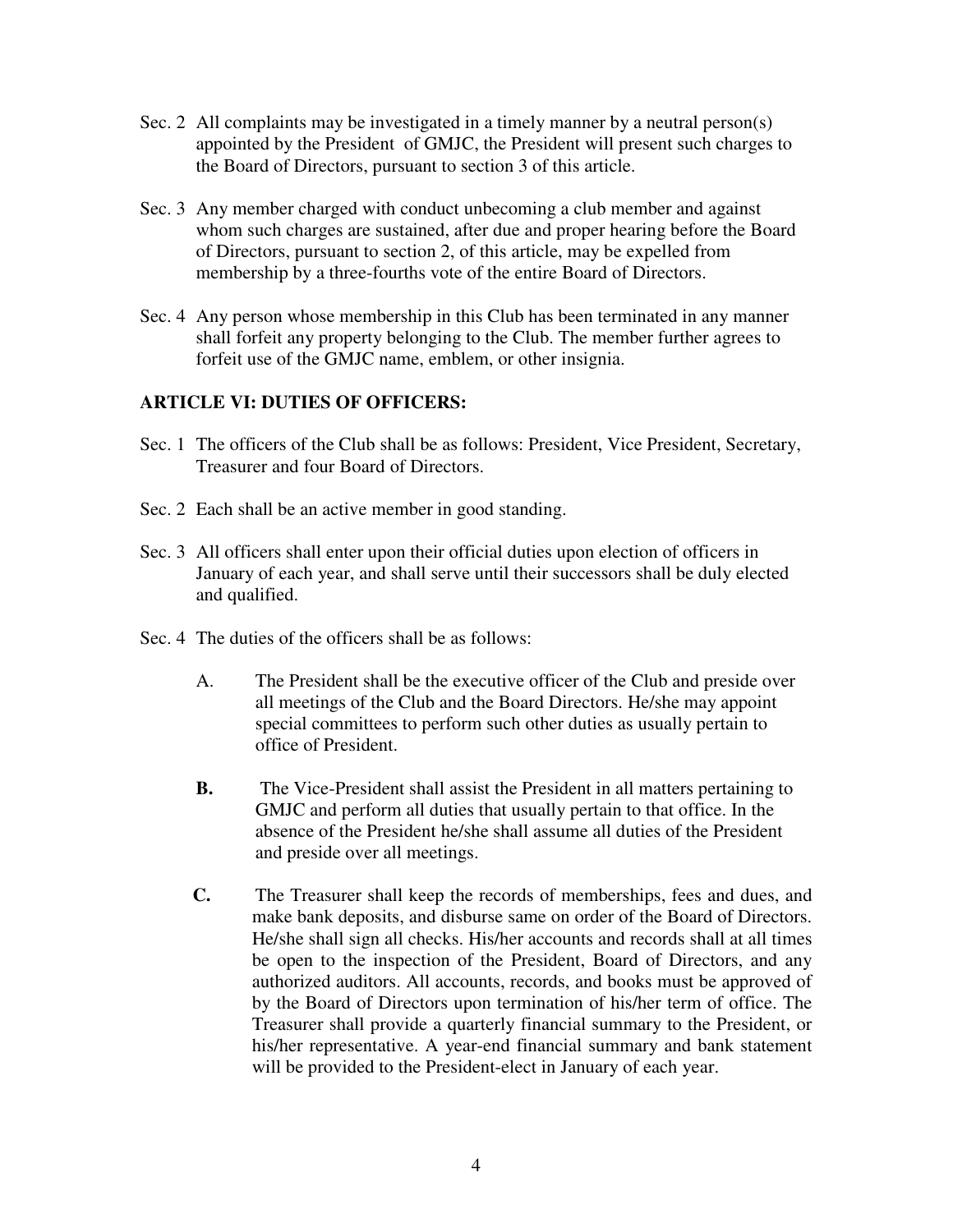- **D.** The Secretary shall keep records of meeting and maintain a membership list and assist the treasurer where needed.
- **E.** BOARD OF DIRECTORS:
	- 1. The Board of Directors shall consist of the immediate past President and three (3) elected Board Members.
	- 2. Each Director shall be an active member in good standing.
	- 3. The Board of Directors shall determine the policies, and activities of the Club, approve the budget, approve all expenditures, and have a general management of the Club and disciplines pursuant to Article V.
	- 4. The Board of Directors shall establish and determine meeting dates and places, and all club activities and trips as sponsored by the Club.
	- 5. The conveyance, encumbrance, acquisition or disposition of all corporate property shall be through the Board of Directors; and the President and the Treasurer are the duly authorized agents of the corporation to execute any such conveyance, encumbrance, acquisition or disposition of real or personal property.

# **ARTICLE VII NOMINATIONS AND ELECTION OF OFFICERS:**

- Sec. 1 At the September GMJC meeting the President will appoint a nomination committee who will present to the membership at the October meeting a list of candidates who have agreed to have their name placed on the ballot. Also at the October meeting the nomination committee will accept nominations from the membership in the following order: President first, vice-president second, then the board of directors. Nominations will close and no other names can be added to the ballot. The list of nominees shall be published in the October and November newsletters.
- Sec.2 Voting shall be by ballot and only members in good standing may vote. One vote, per membership. Ballots may be paper or electronic.
- Sec. 3 The President shall appoint a member to count the ballots. The nominee for each office receiving the highest number of votes shall be declared elected. In the event of a tie, a tie-breaker vote will be held at the next GMJC meeting.
- Sec. 4 The Secretary and Treasurer, and other standing GMJC committee chairpersons shall be appointed by the President with in 30 days of the election.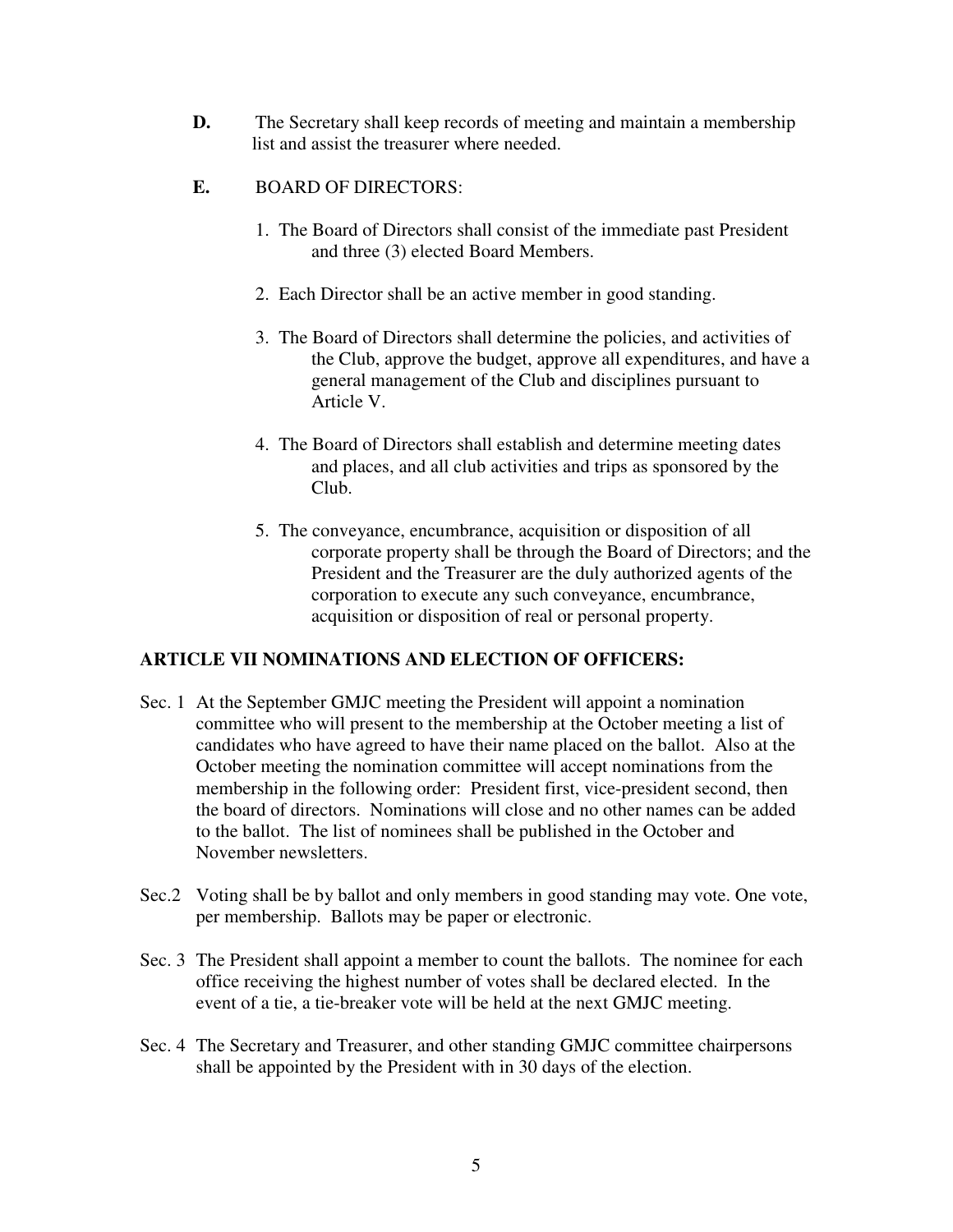- Sec. 5 In the case of a vacancy in the office of President, the Vice-President shall succeed to the office. In the case of a vacancy in the office of Vice-President or Director, the vacancy shall be filled at a regular meeting by the Board of Directors. In the case of Secretary or Treasurer they will be appointed by the President
- Sec. 6 Any officer who is deemed objectionable to the club may, upon written complaint, be removed from office by a two-thirds (2/3) majority vote of the membership present and voting. Information on such vote shall be supplied to each active member of record, by mail or electronic mail, not less than ten (10) days prior to such vote.

## **ARTICLE VIII: PUBLIC ACTIVITIES:**

- Sec. 1 The club shall not be used in any way for endorsing political offices, nor shall it, as a club, actively participate in the political candidacy of any person.
- Sec. 2 GMJC shall have the right to give expression by proper means, on such public questions or proposed legislation as may affect the community in which the club is located and/or off-road vehicle use..
- Sec. 3 No action on any public question or proposed legislation shall be taken unless first approved by the Board of Directors.

#### **ARTICLE IX: REVENUE:**

- Sec. 1 The membership application fee/dues will be determined by the Board of Directors and payable at time of application.
- Sec. 2 The membership dues will be determined by the Board of Directors, paid yearly (January 1 thru December 31) pursuant to Article V, Section 1. Mid-year applications may be pro-rated for the remainder of the year.
- Sec. 3 Revenue from sources other than those defined in this Article may be raised as recommended by the Board of Directors and approved by the Club.
- Sec. 4 The use of monies dedicated for specific use, (land use for example), and legal determination, must be accounted for separately from GMJC general funds.